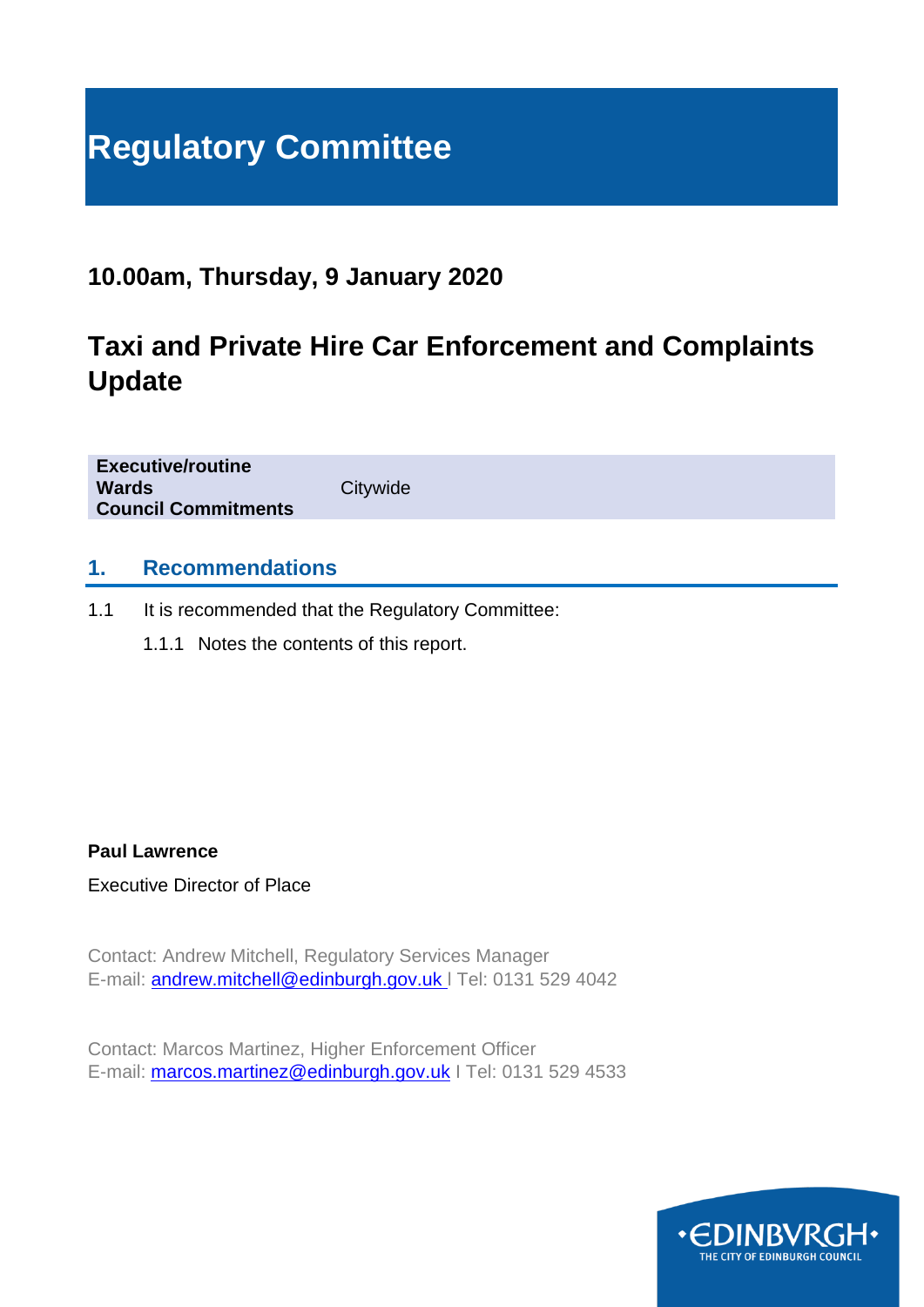**Report**

# **Taxi and Private Hire Car Enforcement and Complaints Update**

#### **2. Executive Summary**

2.1 This report provides details of the number and nature of complaints received by the Licensing Service in relation to both Taxi and Private Hire drivers and operators, and of current enforcement strategies.

#### **3. Background**

- 3.1 The Civic Government (Scotland) Act 1982 ('the 1982 Act') created a two-tier licensing regime, whereby a taxi may pick up passengers in a public place without a prior booking, and a Private Hire Car ('PHC') must be pre-booked. In general terms, whilst the fare paying passenger will see differences in method of hire, vehicle design, livery and booking conditions across the two services, each is fundamentally a contractual agreement between the customer and a suitably trained and regulated driver.
- 3.2 The role of the Licensing Authority is primarily to regulate licensable activity in the City of Edinburgh, and to administer a legally compliant service whilst providing excellent service to its customers. The Council has for many years operated an effective enforcement and complaints strategy in partnership with Police Scotland and its predecessors.
- 3.3 The approach and its functions are multi-faceted in respect of enforcement of regulations and licence conditions, and include:
	- 3.3.1 The Taxi Examination Centre (TEC). There are currently eight vehicle examiners whose responsibility is testing and examining all taxi and PHC vehicles. Additionally, when resources permit, they also carry out on-street enforcement action with respect to vehicle roadworthiness and compliance with licence conditions.
	- 3.3.2 The Council also has an officer whose remit covers taxi and PHC licensing complaints, breaches of licensing conditions and reports to committee. In support of this role, enforcement is spread across various teams within the Council whose objectives all support the enforcement of licence conditions and relevant legislation in relation to licensable activity.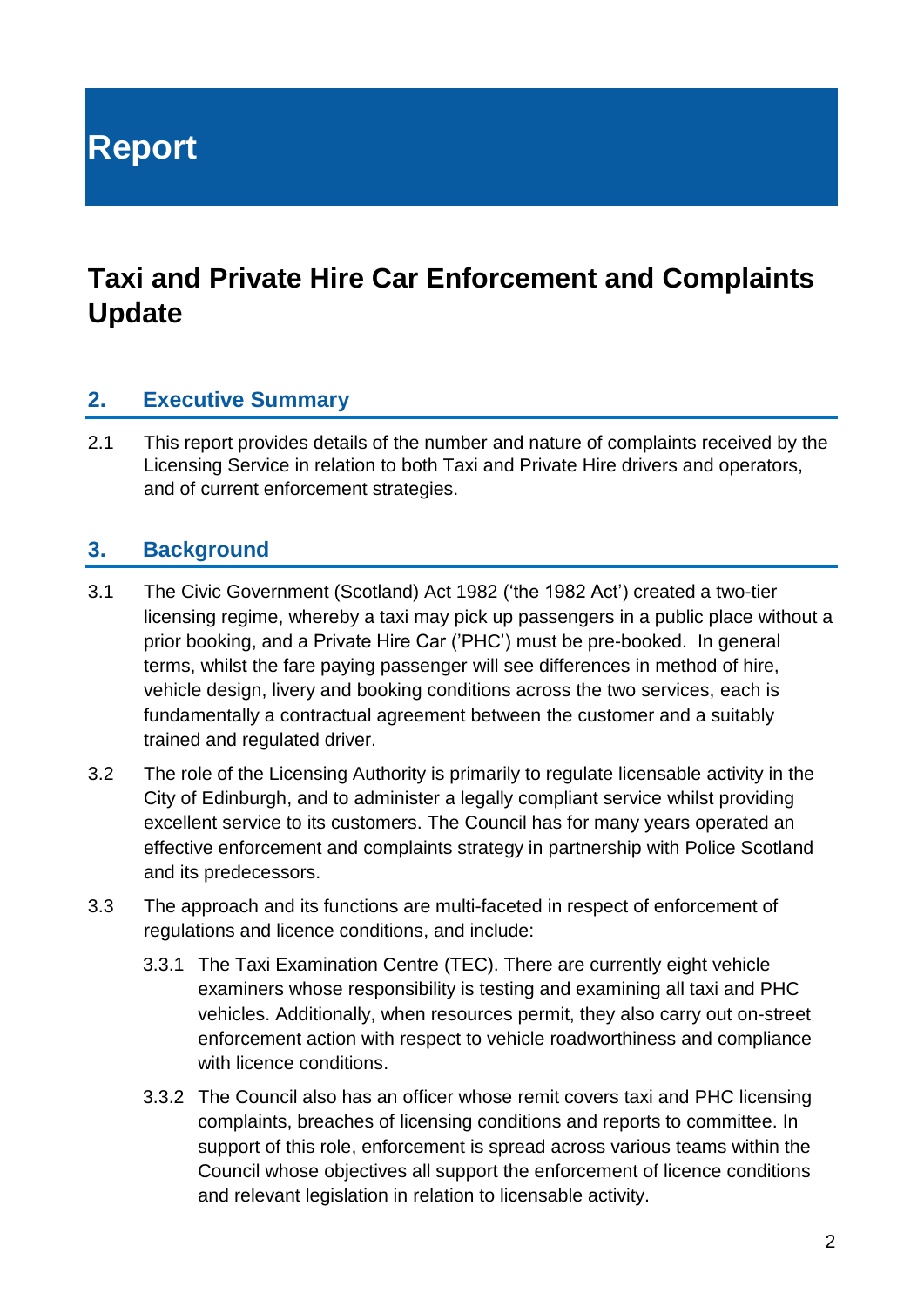- 3.3.3 The Council funds the role of the Cab Inspector, who oversees the checking of all applications submitted to the Council and two Police civilian staff who undertake vetting on applicants. The Cab Inspector also deals with breaches of legislation and has the very important function of co-ordinating on-street policing activity with local and roads policing officers.
- 3.4 The Licensing Service continues to keep under review and adapt the service's approach to reflect the demands of all of its customers, including the taxi and PHC trade.

## **4. Main report**

4.1 This report provides the Regulatory Committee with an update on the current level of complaints and enforcement activity regarding taxi and PHC licensing. In addition, the report provides an overview of a recent Licensing Enforcement project on illegal plying for hire. The report was requested by the Convenor following meetings with Taxi trade representatives in September 2019.

#### **Complaints Process**

- 4.2 The Council administers a thorough complaints process. All complaints received against taxi or PHC drivers or operators are recorded individually, investigated, and appropriate action is taken in respect of the relevant licence holders. This can take many forms depending on the outcome of the complaint. There are a range of options available, including:
	- 4.2.1 No further action required.
	- 4.2.2 Verbal warning issued.
	- 4.2.3 Written warning issued/Compliance Notice (S.45h of the 1982 Act).
	- 4.2.4 Matter referred to Police Scotland for criminal investigation.
	- 4.2.5 Report submitted to committee seeking suspension or revocation of a licence.
	- 4.2.6 Objection to the renewal of an existing licence.
- 4.3 Members should also be aware that it is likely that there will be a number of communications between passengers and licensed operators through the operators' own internal processes. Many of these matters are resolved at that level by the relevant operator. However, the Council expects operators to escalate complaints to the Council where appropriate to do so. At this time the Directorate has no concerns with respect to the complaints handling/escalating procedures of any licensed operator, and the process appears to be working well across both sectors. This is of course kept under review.
- 4.4 Complaints are regularly reviewed to identify the type received and any areas of concern, or where a particular issue requires additional attention. This provides an opportunity to intervene by engaging with licence holders and individual companies, where appropriate.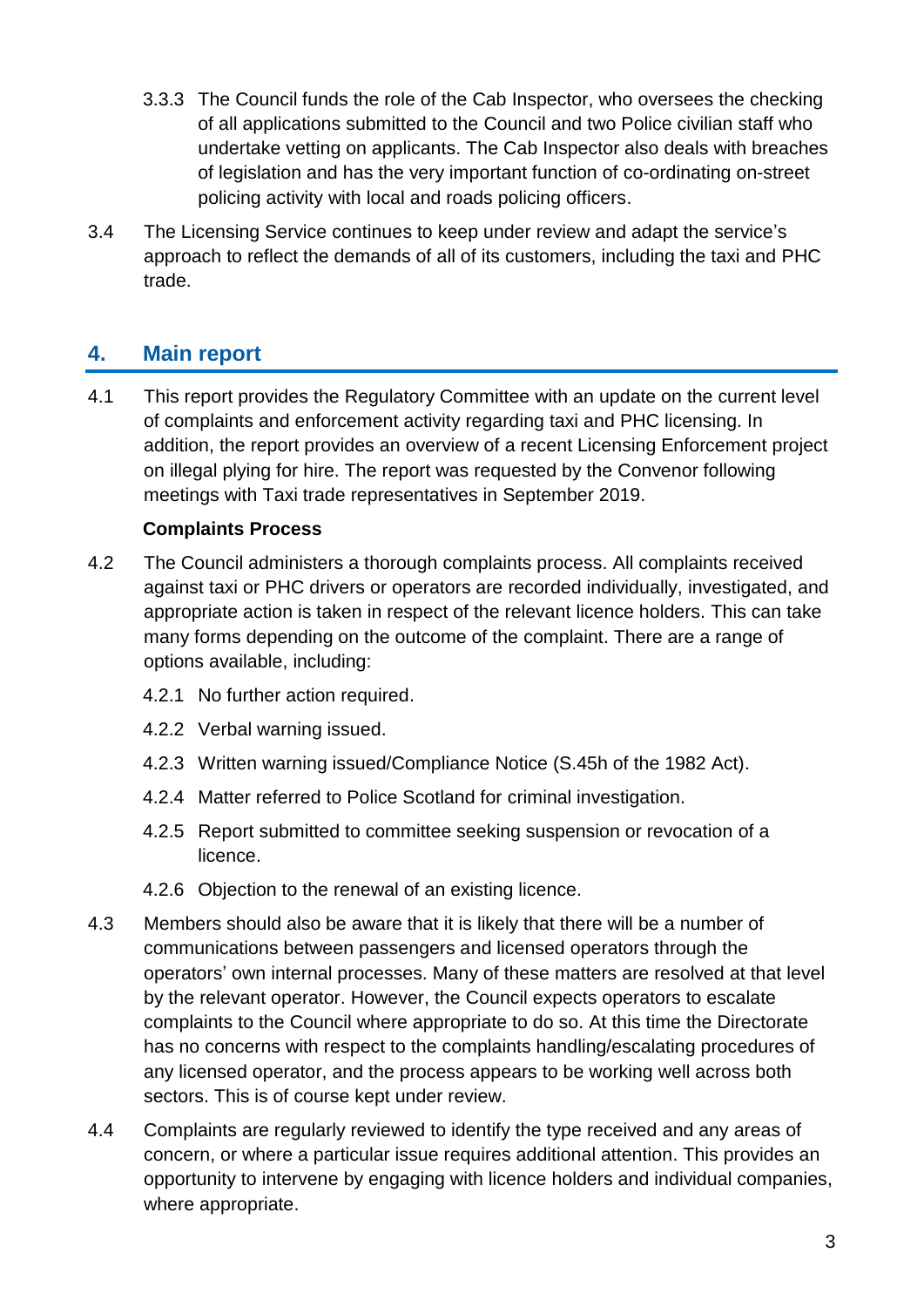4.5 Implementing the above measures has strengthened future reporting capabilities and enables further monitoring streams for compliance. In addition to these additional measures, an overall upgrade to the Licensing Authority's operating systems in 2014/2015 provided more detailed reporting functionality, delivering detailed complaint data from 2015 onwards.

#### **Additional Vetting**

4.6 In September 2016 the Regulatory Committee adopted a new Criminal Records Evidence policy implementing an enhanced level of background checks on all licensed drivers. This further supported the additional monitoring measures described above, and allowed the Council to strengthen its commitment to reduce risk to the public and increase passenger safety. The policy requires all applicants for a taxi or PHC driver licence (including current licence holders) who were not born in the UK to produce a criminal conviction check from their country of birth, or from any other country in which they have resided for six months or more.

#### **Number of licences**

4.7 There has been an increase in licensed drivers and licensed PHC vehicles in the past five years. This increase is mirrored across the UK and is not unique to Edinburgh. To provide context, the tables below outline the number of licensed taxi and PHC drivers and vehicles during this period.

| <b>VEHICLES</b> | 2015 | 2016 | 2017 | 2018 | 2019 |
|-----------------|------|------|------|------|------|
| Taxi            | 1316 | 1316 | 1316 | 1316 | 1316 |
| <b>PHC</b>      | 1012 | 1471 | 1772 | 2165 | 2447 |
| <b>Total</b>    | 2328 | 2787 | 3088 | 3481 | 3763 |

| <b>DRIVERS</b> | 2015 | 2016 | 2017 | 2018 | 2019* |
|----------------|------|------|------|------|-------|
| Taxi           | 3099 | 3226 | 3166 | 3118 | 2934  |
| <b>PHC</b>     | 1258 | 2114 | 2447 | 2878 | 3153  |
| <b>Total</b>   | 4357 | 5340 | 5613 | 5996 | 6087  |

\*correct at time of writing

4.8 The number of recorded complaints received between 2015 and 2019 is detailed below:

| 2015 | 2016 | 2017 | 2018 | 2019* |
|------|------|------|------|-------|
| 550  | 550  | 653  | 1061 | 1231  |

\*January 2019 to November 2019

4.9 The increase in complaints over this five-year period is reflective of the change in approach to providing feedback. Members also may be aware that the Council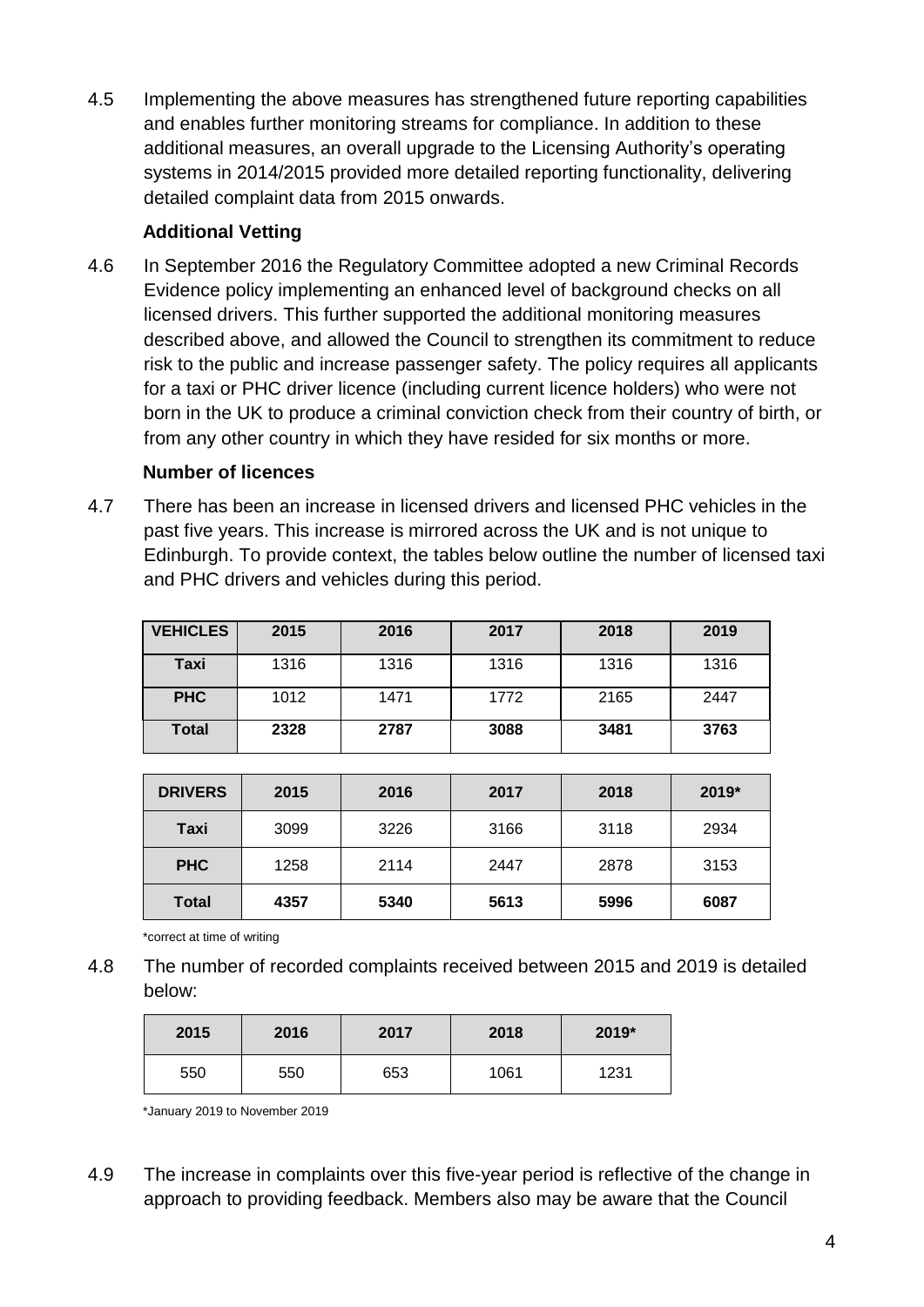regularly receives multiple complaints in relation to one single incident. For example, a high-profile incident during the 'Taxi Outing' in June 2019 attracted significant media and social media attention. This resulted in the Council receiving 75 complaints in relation to this single incident. Similarly the Council receives a significant level of complaints in respect of activities of both taxis and PHCs at the airport, and this again is reflected in the figures.

- 4.10 Appendix 1 provides a detailed breakdown of complaints received from January to December 2018 and January to November 2019. There appears to be a pattern emerging in that whilst historically complaints received were typically from passengers and other members of the public, more recently an increased number of complaints about PHC drivers have been received from Taxi drivers. Overall there has been no increase in complaints from the public.
- 4.11 As part of any enforcement strategy, when analysing complaints an evidence-based assessment is necessary. Specifically, a distinction must be made between the number of complaints received, and the number of complaints upheld/allegations which have been proven or substantiated.
- 4.12 Of the 2,166 complaints received in the 21 month period between January 2018 and September 2019, 302 (less than 14%) were found to be substantiated with sufficient evidence and therefore requiring formal action.

#### **Approach to Enforcement**

- 4.13 Proactive enforcement takes many different forms, including:
	- 4.13.1 undertaking extensive criminal convictions checks with drivers and vehicle owners, conducting immigration and right to work interviews;
	- 4.13.2 examining vehicles and on-street compliance checks;
	- 4.13.3 providing licensed drivers and operators with advice and guidance on licence conditions and relevant regulations; and
	- 4.13.4 operating an effective complaints process.
- 4.14 Whilst the Licensing Service is responsible for regulating licensable activity in Edinburgh, the service works closely in partnership with Police Scotland to monitor illegal activity within the trade.
- 4.15 For many years the Council has made a significant investment in supporting a dedicated taxi team in Police Scotland, led by the Cab Inspector. The Cab Inspector is responsible for:
	- 4.15.1 overseeing enhanced vetting of all Taxi and PHC and driver's licence applications,
	- 4.15.2 investigating complaints of a serious nature against licence holders
	- 4.15.3 monitoring criminal activity involving licence holders; and
	- 4.15.4 reporting criminal matters to the Procurator Fiscal and Licensing Authority on behalf of the Chief Constable.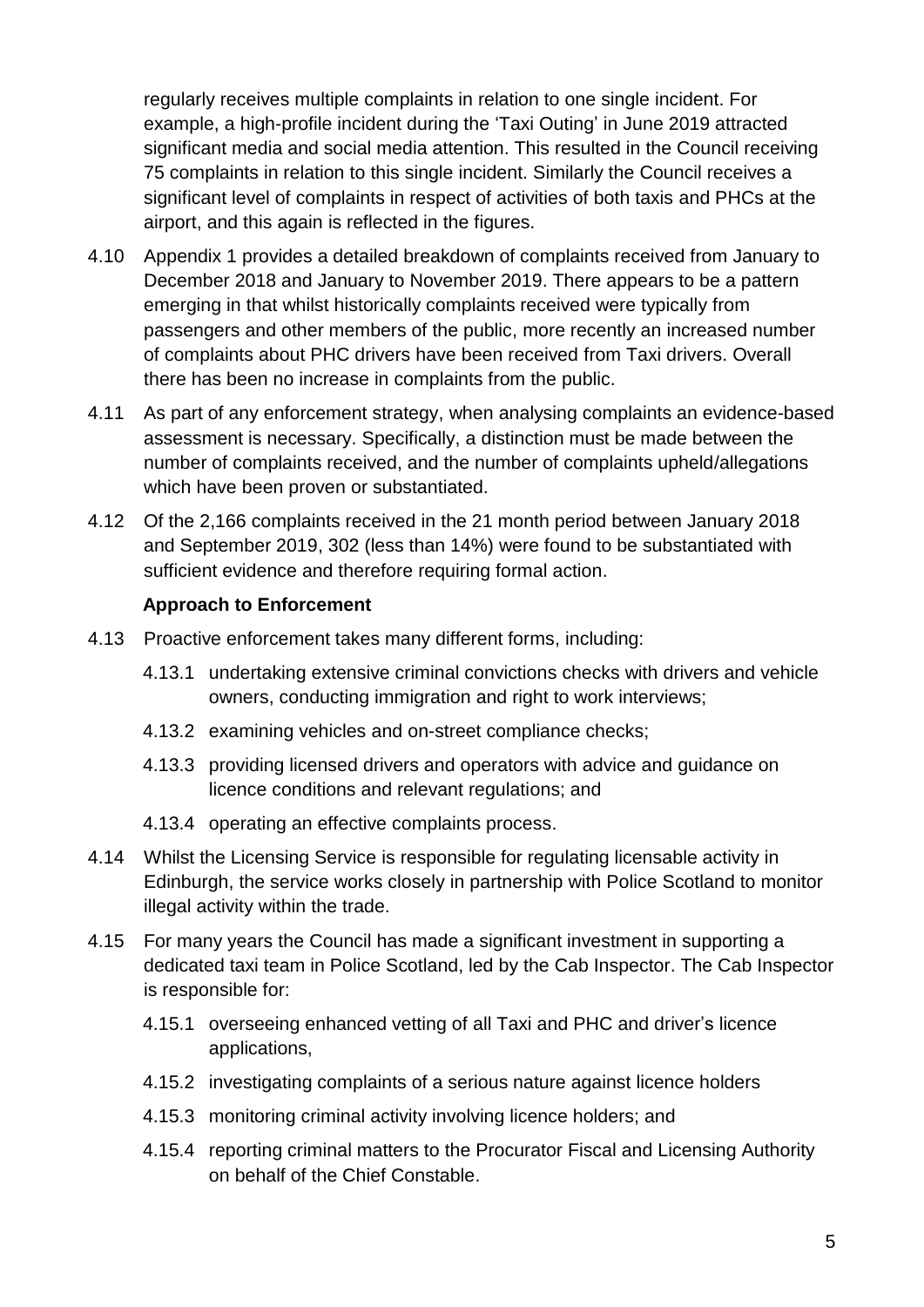- 4.16 The Cab Inspector is responsible for making representations to the Licensing Sub-Committee on behalf of the Chief Constable, and on average submits 12 reports each month to the Licensing Sub-Committee requesting suspension hearings and objections to licence renewals. This role is key to ensuring that the most serious of incidents are dealt with in an appropriate manner, and that comprehensive information is made available to officers and committee members to enable them to make an informed recommendation or decision on the fitness of a licence holder.
- 4.17 Officers have requested additional information from Police Scotland to provide members with a comprehensive view of their enforcement approach to Taxi and PHC licensing. This will be made available to the committee when received.
- 4.18 The Council also operates regular joint enforcement strategies with colleagues in the Road Policing division and local Community Police Officers. These consist of officers being visible in prominent areas for taxi and PHC activity and spot-checking vehicles and drivers for vehicle roadworthiness and licence condition compliance.

#### **Roadside Inspection of Vehicles**

- 4.19 As a result of this strategy, officers have compiled a snapshot of data during the period between February 2019 and October 2019. During this eight month period a total of 681 vehicles were checked, with a total of 172 defects/faults being identified (a 75% compliance rate). These defects are addressed by issuing a rectification notice to the driver at the time of the road-side inspection, outlining the defect(s) and giving a deadline by which the vehicle must be presented for satisfactory examination at the Taxi Examination Centre. There were no instances of drivers or vehicle owners failing to take corrective action to address a defect.
- 4.20 Appendix 2 provides a breakdown of these figures. A series of further joint checks are planned for December 2019 and early January 2020. Further information will be made available to the committee when results are available.
- 4.21 In addition to the faults recorded by Council officers, officers from Police Scotland, whose remit extends beyond vehicle compliance checks, also addressed more than 75 separate issues, ranging from minor traffic offences to mobile phone use, and issues requiring the affixing of prohibition notices to vehicles. These were dealt with by the Police.
- 4.22 In some cases Police officers may report these issues to the Procurator Fiscal, or may alternatively refer the matter to the Cab Inspector to make a decision on appropriate action to be taken against the licence holder.
- 4.23 In addition to these specific joint enforcement strategies, Police Scotland provides an additional level of enforcement during the night-time economy, as part of general duties. The role of Cab Inspector has been vital to increasing the understanding and awareness of Taxi and PHC matters within Police Scotland divisional operations. This increase in awareness from Police officers during hours where specific Council enforcement strategies are not in operation has benefited the trade and the public by offering an additional level of attention to trade compliance.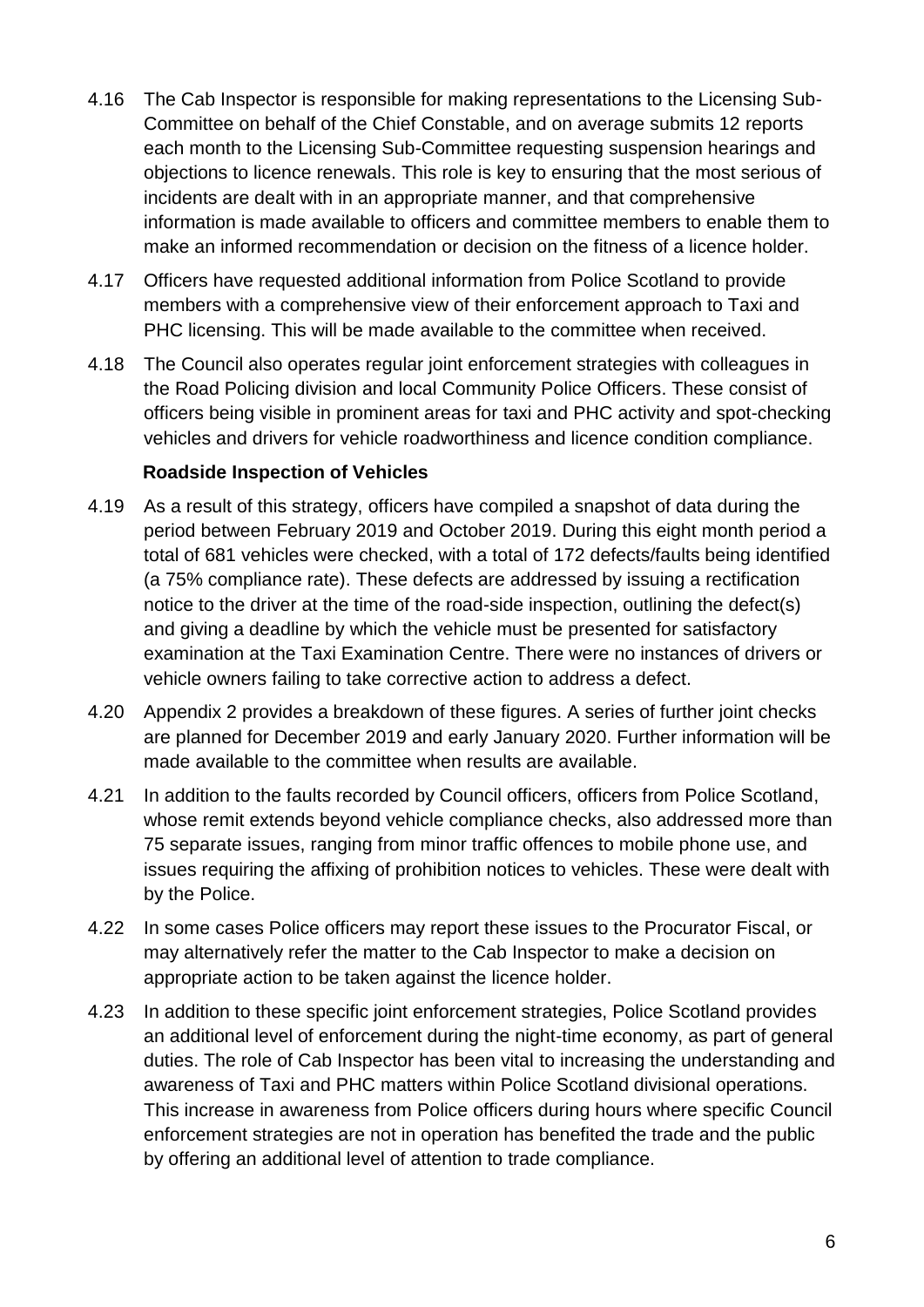4.24 This partnership continues to perform well and provides a vital link between Police information and operations, which has resulted in several matters being brought to the attention of the Council. It has also allowed the Licensing Sub-Committee to take appropriate action against licence holders who are charged or convicted of offences, where the Council would otherwise have been unaware of these until the licence was renewed.

#### **Suspensions**

4.25 A key outcome indicator for effective enforcement is requests for suspension of licences submitted by the Cab Inspector and Council officers. Since 2017, there have been a total of 128 suspension requests submitted for licensed drivers. The Directorate is working on a further report which will ensure that the terms of the motion agreed by full Council in October 2019 are addressed and will include this information within that report.

#### **Licensing Enforcement - Illegal Plying for Hire**

- 4.26 As a result of the development of app-based and web-based booking systems, the nature of the interaction between customers, taxis and PHCs has changed.
- 4.27 PHC drivers are under a duty to ensure that they only pick up customers who have 'pre-booked' them, and that they do not pick up on or in the vicinity of an authorised taxi stance. Given the dense location of popular premises which are likely to be frequented by those using Taxi and PHC services, there are likely to be instances where PHCs are seen in large numbers waiting for pre-booked hires.
- 4.28 When investigated by officers, the majority of allegations of illegal touting by PHC vehicles relate to PHC vehicles waiting in prominent public areas for pre-booked fares.
- 4.29 When investigating such allegations, officers obtain booking records for the respective vehicle from the operator to ascertain that a booking has in fact been made for the relevant journey. In some cases, these booking records can show the exact time when a booking was requested, and when the booking was accepted by the driver, thus giving a distinctive timeframe evidencing that the booking was made prior to the hire commencing. In the absence of such details, witnesses are sought, and statements taken in an attempt to corroborate the complaints. The committee is advised that the vast majority of these allegations do not lead to further action because a booking has been traced and verified by the investigation.
- 4.30 The challenge in investigating this type of complaint is that pre-bookings are becoming more fluid, in that app-based booking systems offer almost immediate hire. However, the Directorate continues to adapt enforcement strategies to react to the changes in technology and the impact that this has on how the licensed trade operates and interacts with customers.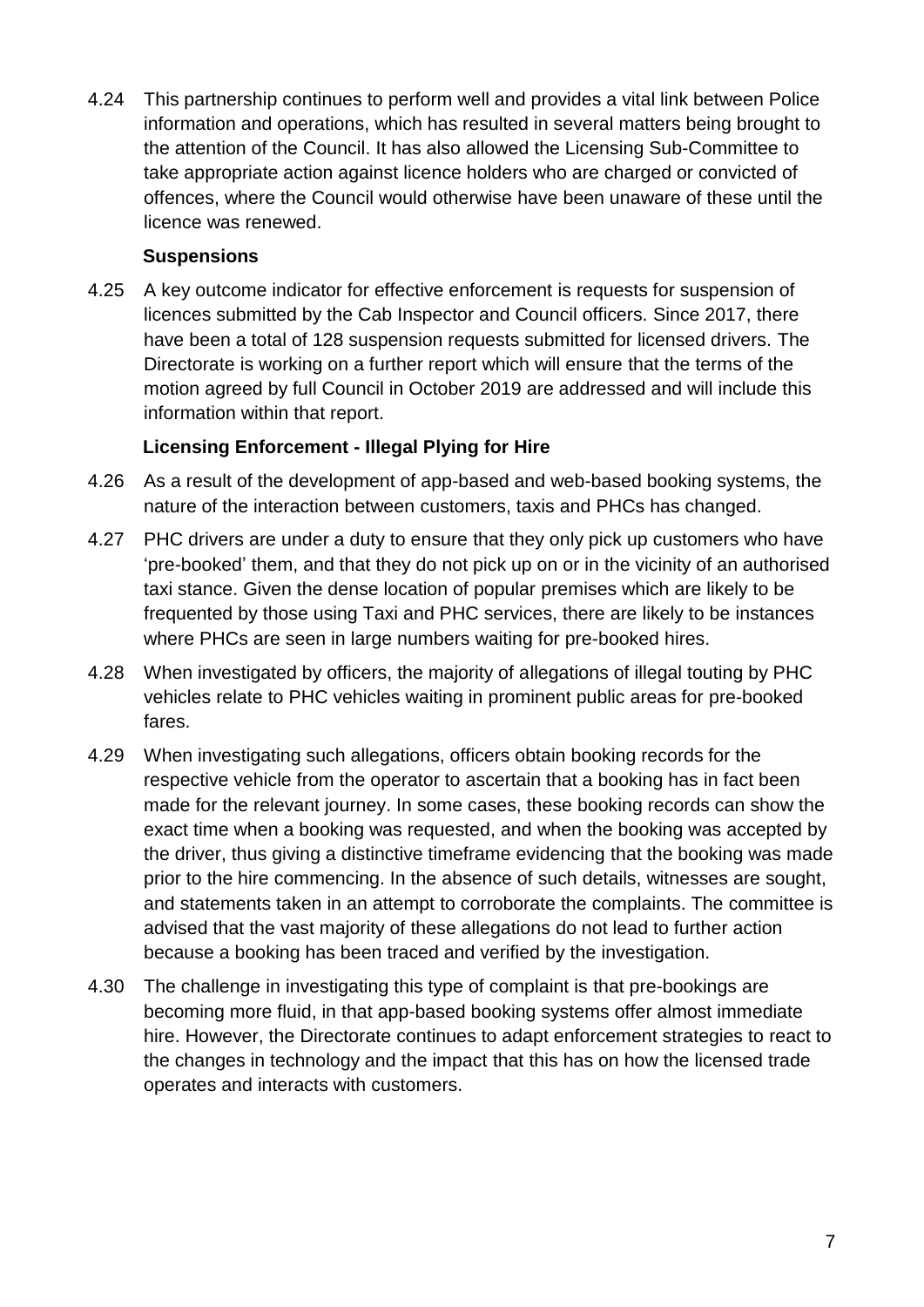# **5. Next Steps**

- 5.1 The Licensing Authority will continue to operate its current enforcement strategies.
- 5.2 The Licensing Authority will commit to reviewing these strategies in a regular basis to ensure that they remain effective.
- 5.3 The Licensing Authority will report back to the committee at regular intervals on its enforcement actions and complaints.
- 5.4 It is acknowledged that the number of complaints received against taxi and PHC driver and operators have only been reported intermittently. It is proposed that this regular reporting will be re-introduced.
- 5.5 Communication is key in any complaints and enforcement strategy, and it is proposed to introduce an e-newsletter for the Taxi and PHC trade. Regular updates on a range of issues, including complaints and enforcement activity, current relevant items and good news stories, will provide an additional level of open communication. In addition, this will create a further opportunity to accurately inform the wider trade which is not well represented in current trade groups.

### **6. Financial impact**

- 6.1 The costs of the enforcement are retained within current budgets. Where permissible the Council will continue to seek recovery of these costs through licence application fees.
- 6.2 Where officers identify an increase in enforcement activity, and potentially an increase in necessary resources, an increase in licensing fees is unavoidable and will be reported to Full Council as part of any future licensing fee structure review.

#### **7. Stakeholder/Community Impact**

- 7.1 Continued engagement with trade representatives and other interested parties such as Police Scotland.
- 7.2 Officers will continue to engage with representatives of the taxi and PHC trade through regular meetings with the Hire Car Trade Group

#### **8. Background reading/external references**

8.1 None.

### **9. Appendices**

- 9.1 Appendix 1 Complaints Analysis and Breakdown
- 9.2 Appendix 2 TEC and Police Scotland Enforcement Initiative Figures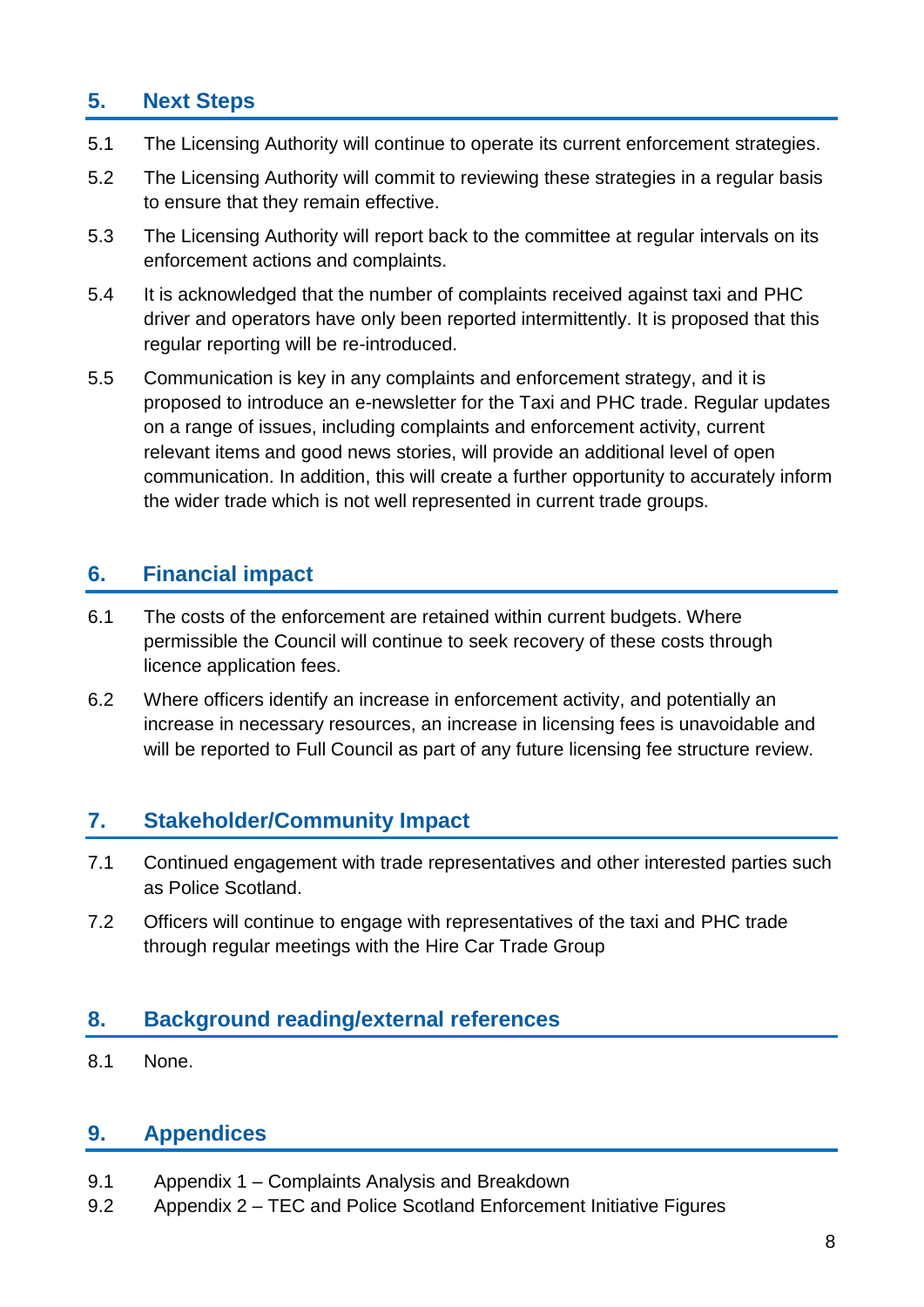#### **Complaints Analysis and Breakdown**

| <b>TYPE</b>                                   | <b>PHC</b>      | Taxi | TOTAL          |
|-----------------------------------------------|-----------------|------|----------------|
| Driving manner                                | 137             | 113  | 263            |
| <b>Aggressive Behaviour</b>                   | 66              | 99   | 173            |
| Seagulling                                    | 38              | 1    | 39             |
| Sexual                                        | 1               |      | $\mathbf{2}$   |
| Wheelchair                                    | 0               | 7    | $\overline{7}$ |
| Overcharging                                  | 24              | 27   | 54             |
| Cyclist                                       | 12              | 29   | 42             |
| Greenway                                      | 30              | 0    | 30             |
| <b>Miscellaneous</b>                          | 94              | 57   | 168            |
| Smoking                                       | 3               | 6    | 9              |
| Licensed vehicle involved in accident         | $\overline{7}$  | 6    | 13             |
| <b>Bad customer service</b>                   | 12 <sub>2</sub> | 25   | 38             |
| Vehicle used when not of required<br>standard | 19              | 12   | 31             |
| Inappropriate parking                         | 99              | 48   | 149            |
| Unaware of route / destination                | 5               | 3    | 8              |
| Mobile phone use                              | 8               | 14   | 22             |
| Fare refused                                  | 0               | 13   | 13             |
| <b>TOTAL</b>                                  | 555             | 461  | 1061*          |

#### **Category Breakdown - 2018**



\*there were 45 complaints received where the identity of the vehicle could not be obtained through the information provided.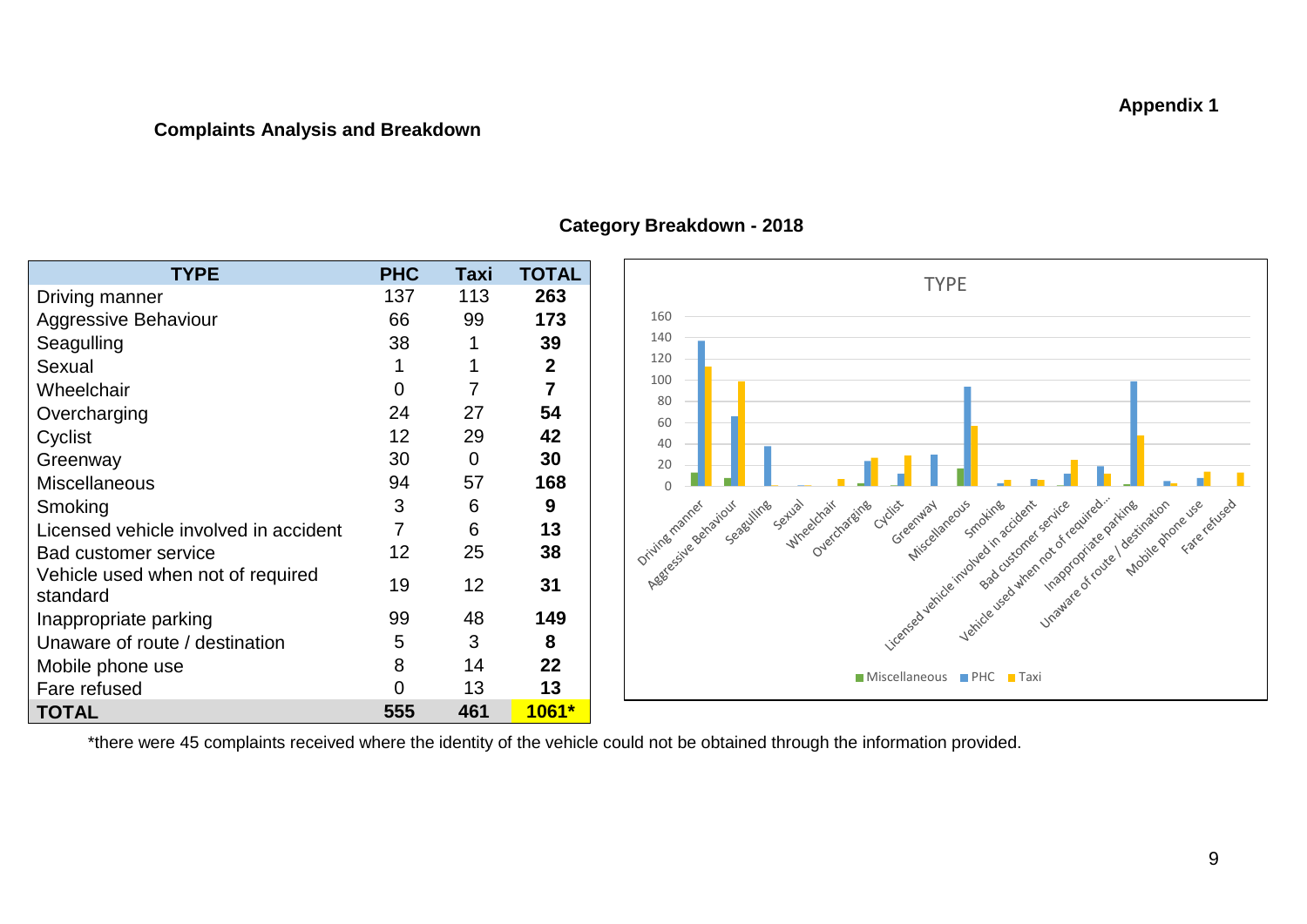#### **Monthly Breakdown - 2018**



\*there were 45 complaints received where the identity of the vehicle could not be obtained through the information provided.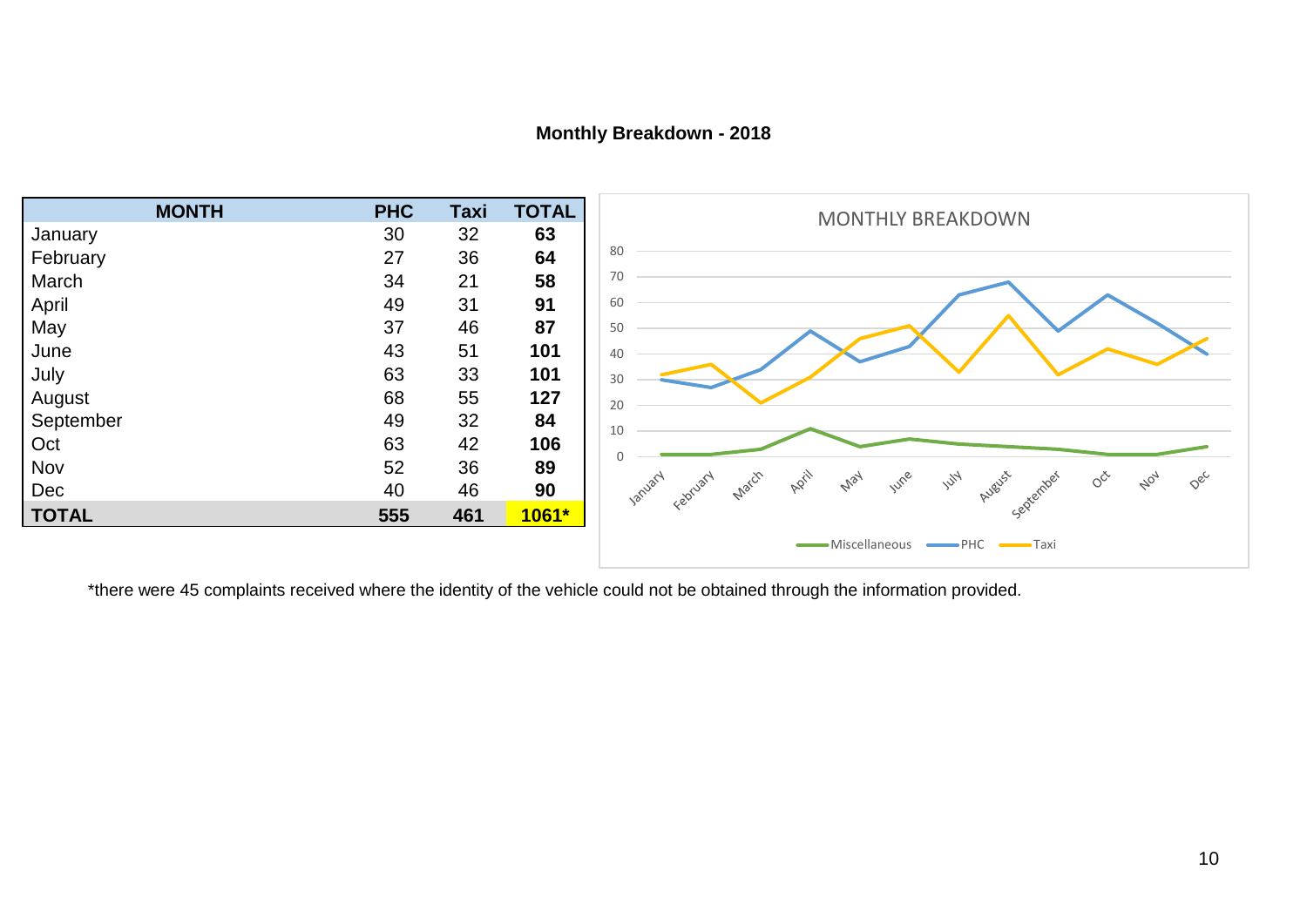#### **Category Breakdown - 2019**



**\***there were 14 complaints received where the identity of the vehicle could not be obtained through the information provided.

\*\*75 complaints were received in relation to a single incident.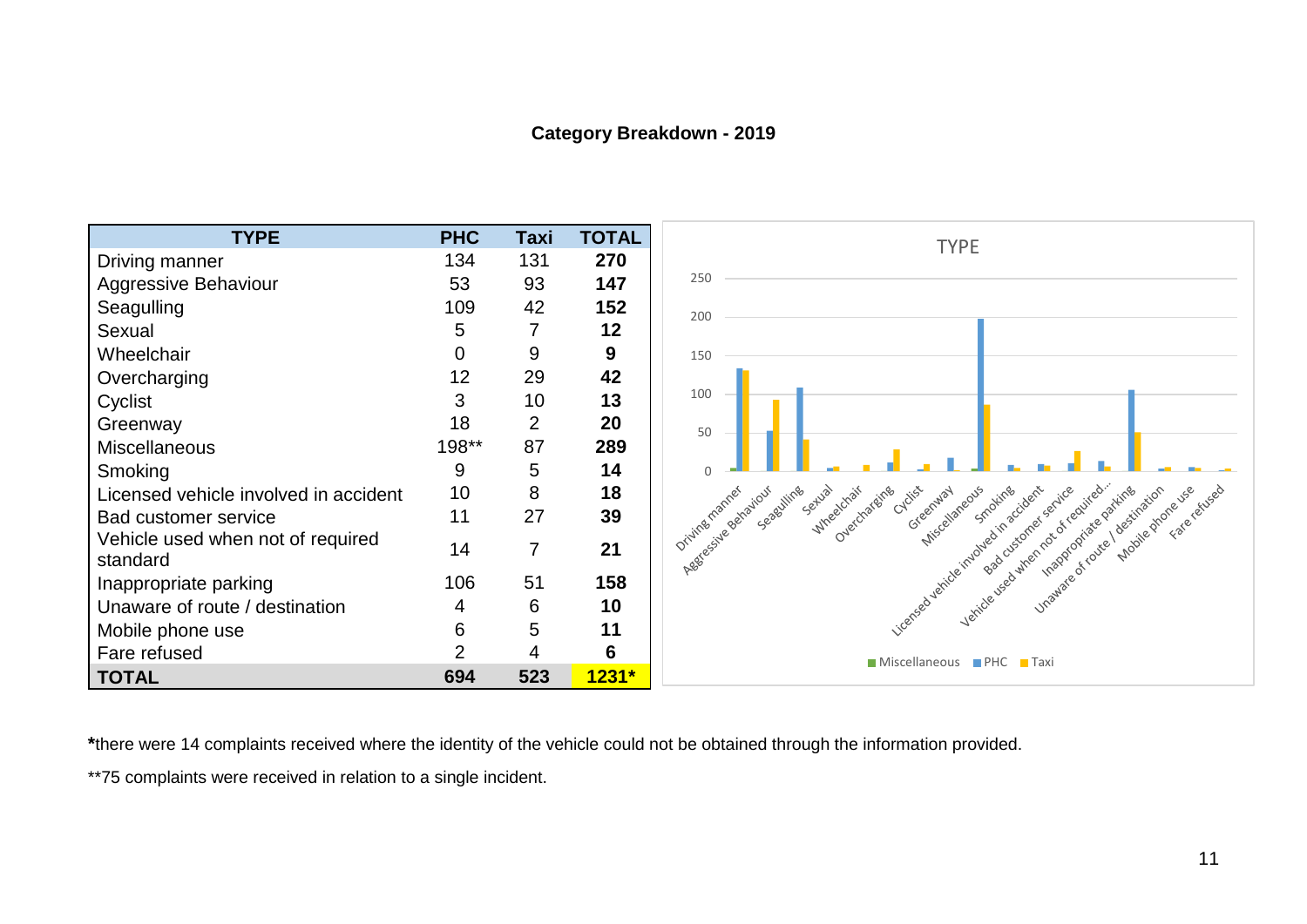| <b>MONTH</b> | <b>PHC</b>     | Taxi           | <b>TOTAL</b> |                                                                                                                                                                                                                                        |
|--------------|----------------|----------------|--------------|----------------------------------------------------------------------------------------------------------------------------------------------------------------------------------------------------------------------------------------|
| January      | 51             | 40             | 91           | <b>MONTHLY BREAKDOWN</b>                                                                                                                                                                                                               |
| February     | 52             | 33             | 88           | 200                                                                                                                                                                                                                                    |
| March        | 63             | 67             | 132          | 180<br>160                                                                                                                                                                                                                             |
| April        | 48             | 60             | 109          | 140                                                                                                                                                                                                                                    |
| May          | 66             | 67             | 133          | 120<br>100                                                                                                                                                                                                                             |
| June         | $172**$        | 44             | 222          | 80                                                                                                                                                                                                                                     |
| July         | 80             | 43             | 124          | 60<br>40                                                                                                                                                                                                                               |
| August       | 66             | 57             | 123          | 20                                                                                                                                                                                                                                     |
| September    | 41             | 41             | 83           |                                                                                                                                                                                                                                        |
| Oct          | 30             | 39             | 69           | April<br><b>IUM</b> e<br>lanuary<br>May<br>$y^{\prime\prime\prime\prime}$<br>August<br>$O^{\check{C}^c}$<br>March<br>$Q$ ec<br>September<br>$A^{\circlearrowright\hspace{-0.5pt}\raisebox{-0.7pt}{\tiny\hspace{-0.5pt}Q}}$<br>February |
| Nov          | 25             | 32             | 57           |                                                                                                                                                                                                                                        |
| Dec          | $\overline{0}$ | $\overline{0}$ | $\mathbf 0$  |                                                                                                                                                                                                                                        |
| <b>TOTAL</b> | 694            | 523            | $1231*$      | · Miscellaneous<br><b>Taxi</b> PHC <b>Taxi</b>                                                                                                                                                                                         |

#### **Monthly Breakdown – 2019**

**\***there were 14 complaints received where the identity of the vehicle could not be obtained through the information provided.

\*\*75 complaints were received in relation to a single incident.